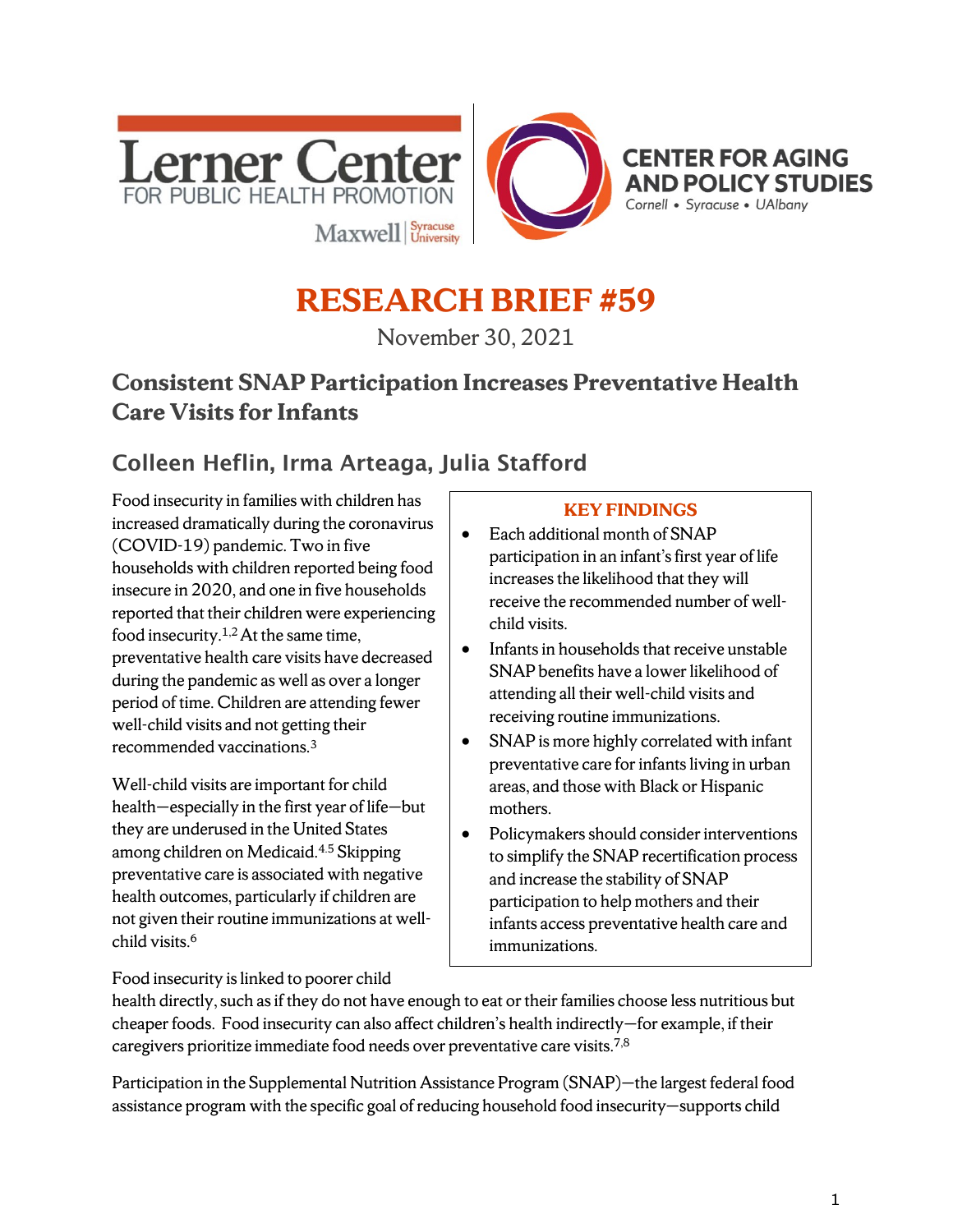health.9,10 However, some families on SNAP do not see the full health benefits because of inconsistent and interrupted participation in the program.11

This brief summarizes findings from our recently published paper, Giving Kids a Boost: The Positive [Relationship between Frequency of SNAP Participation and Infant's Preventative Health Care](https://doi.org/10.1016/j.ssmph.2021.100910)  [Utilization,](https://doi.org/10.1016/j.ssmph.2021.100910) which examines the connection between SNAP participation and preventative care in an infant's first year of life. Our study covered 51,551 first-born children of low-income mothers, ages 18 and older, who participated in SNAP and Medicaid in the state of Missouri between 2006 and 2014. We tracked the children's participation in SNAP, the number of well-child visits they attended, and immunizations received in the twelve months after birth. We also examined SNAP participation dynamics, distinguishing between households that were consistently receiving SNAP benefits, those who received no benefits, and those who moved on and off SNAP over the course of the year.

#### **More Time on SNAP Increases Likelihood of Receiving Well-Child Visits and Immunizations**

The American Academy of Pediatrics recommends that infants receive five or more well-child visits in their first year of life,<sup>14</sup> but only 50% of the infants in our sample met this recommendation. Our study found that SNAP participation was associated with an increase in well-child visits.

Although the effect is small on a monthly basis, it increases over multiple months. An increase of 10 months of SNAP participation is associated with a 4% increase in infants attending five or more wellchild visits during their first 12 months. We also found that compared to families who consistently receive SNAP benefits, those who do not participate in SNAP at all are 3% less likely to attend the recommended number of well-child visits. While these effect sizes may seem small, increasing well-child visits among the Medicaid population has been challenging, and SNAP is working indirectly (instead of paying money women to complete five well-child visits, for example).

Through this connection to preventative care, SNAP participation also influences whether infants will receive their childhood vaccinations, which most children receive at well-child visits.

#### **Infants in Families with Unstable SNAP Participation Are Less Likely to Receive All of the Recommended Preventative Care**

Our findings suggest that SNAP participation consistency may be a better indicator of infants' access to preventative care than the total number of months that a family receives SNAP benefits. When families with infants receive inconsistent or interrupted SNAP benefits, they are more likely to miss well-child visits. Families who receive SNAP benefits inconsistently or leave the program during an infant's first year are 10% less likely to attend the recommended number of well-child visits.

Instability in SNAP participation may be due to difficulty completing the SNAP recertification process. Other families may leave SNAP because of an income increase that makes them ineligible for assistance but creates new work responsibilities that make it difficult to attend well-child visits.

As shown in Figure 1, we also found that children of Black and Hispanic mothers with unstable SNAP participation had an even lower likelihood of receiving all five well-child visits. For example, Hispanic infants who moved off SNAP or onto SNAP in their first year of life had a 12.4 and 10.8 lower predicted probability of receiving five or more well-child visits compared to those who consistently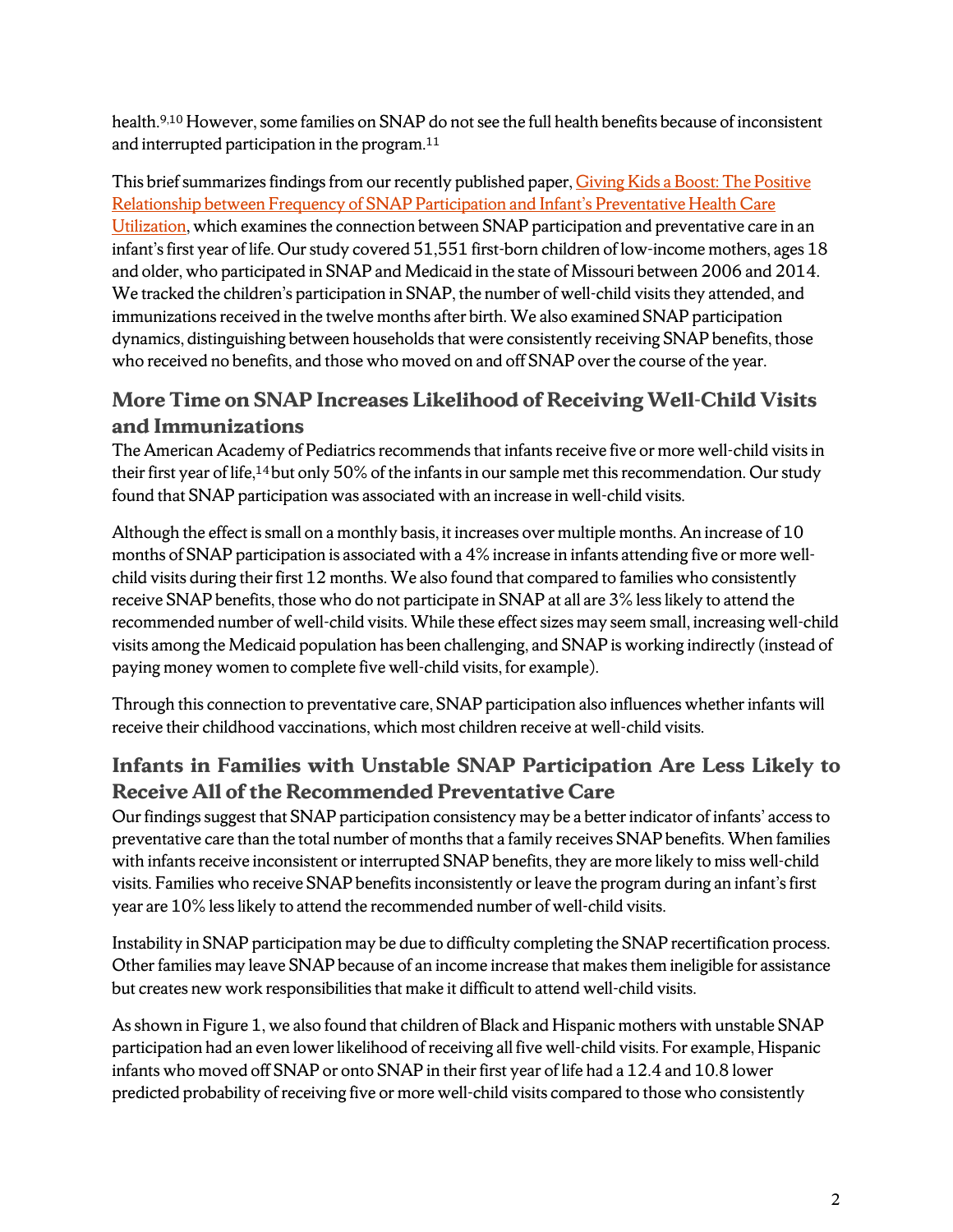remained on SNAP. The same is true of infants in urban areas in Missouri, as compared to rural areas. These results suggest a need for targeted policies focusing on these vulnerable populations.



**Figure 1. Change in the Predicted Probability of Receiving Five or More Well-Child Visits in the Year after Birth by SNAP Participation Pattern, Geography, and Mother's Race and Ethnicity (Regression Adjusted)**

*Data Source*: Authors' analysis of Missouri administrative data for SNAP and Medicaid, 2006-2014. We used probit models and report average marginal effects.

\*\*\*p<0.001, \*\*p<0.01, \*p<0.05 indicates statistically different from reference category (always SNAP).

#### **Policymakers Should Target Interventions to Help Families Increase SNAP Stability and Support Infant Health**

Given the long-term health benefits associated with well-child visits and immunizations, our study emphasizes the population health benefits of stable and consistent SNAP participation. Policymakers should consider interventions to simplify the SNAP recertification process and increase the stability of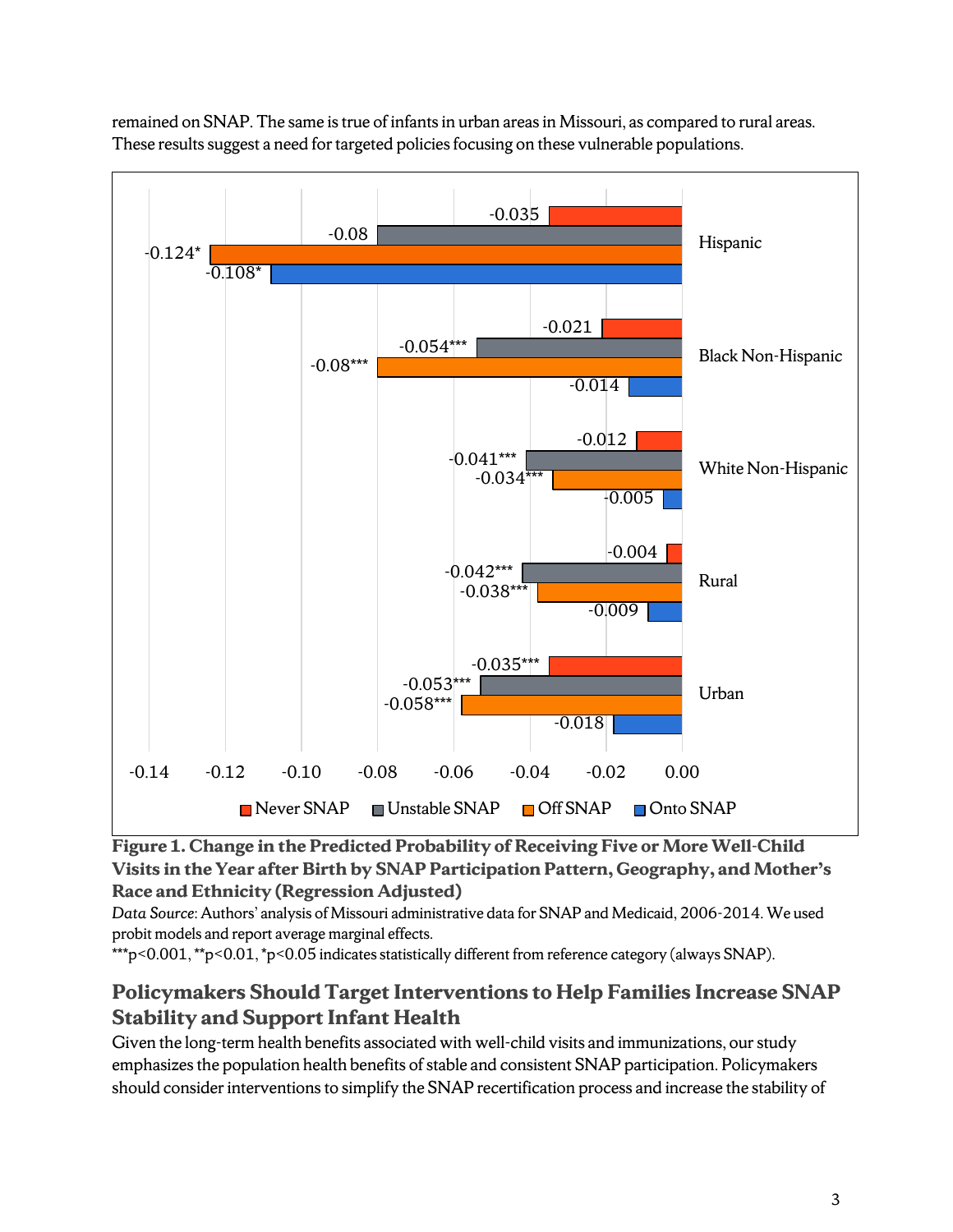SNAP participation to help mothers and their infants access preventative health care and immunizations.

Recent policy actions are already increasing the value of SNAP benefits. During the COVID-19 public health emergency, the U.S. Department of Agriculture temporarily gave states the ability to modify SNAP recertification processes. These policies and investments are particularly timely, as food insecurity has spiked, and preventative health care has declined. Policymakers should consider making these changes permanent, since continued and increased infrastructure investment in this area will further support child health and well-being.

#### **Data and Methods**

This study analyzed administrative data containing SNAP participation linked to Medicaid claims data from Missouri's Department of Social Services (Family Support Division) for the period of January 2006 to July 2014. The sample was limited to first-born children of low-income mothers aged 18 and older who participated in SNAP and Medicaid (51,551 infants). We constructed a binary indicator of whether a child receives at least five well-child visits in the year after birth, using the International Classification of Disease, Ninth Revision (ICD-9) diagnosis code V202. To track immunizations, we focused on hepatitis B; diphtheria, tetanus, & acellular pertussis; and haemophilus influenza type B. We used multivariate regression to analyze the relationship between SNAP dynamics and well-child visits and immunizations. For additional information on the methodology, see the published study, Giving [Kids a Boost: The Positive Relationship between Frequency of SNAP Participation and Infant's](https://doi.org/10.1016/j.ssmph.2021.100910)  [Preventative Health Care Utilization.](https://doi.org/10.1016/j.ssmph.2021.100910)

## **References**

- 1. Bauer, L. (2020). About 14 million of children in the US are not getting enough to eat. *Up Front, Brookings.* [https://www.brookings.edu/blog/up-front/2020/07/09/about-14-million-children-in-the-us-are-not](https://www.brookings.edu/blog/up-front/2020/07/09/about-14-million-children-in-the-us-are-not-getting-enough-to-eat/)[getting-enough-to-eat/](https://www.brookings.edu/blog/up-front/2020/07/09/about-14-million-children-in-the-us-are-not-getting-enough-to-eat/)
- 2. Schanzenbach, D., & Pitts, A. (2020). Food insecurity in the census household pulse survey data tables. *Institute for Policy Research*, 1-15.
- 3. Murphy, B. P., Zell, E., Kirtland, K., Jones-Jack, N., Harris, L., Sprague, C., Schultz, J., Le, Q., Bramer, C. A., Kuramoto, S., Cheng, I., Woinarowicz, M., Robison, S., McHugh, A., Schauer, S., & Gibbs-Scharf, L. (2021). Impact of the COVI-19 Pandemic on Administration of Selected Routine Childhood and Adolescent Vaccinations – 10 U.S. Jurisdictions, March-September 2020. *Morbidity and Mortality Weekly Report*. Centers for Disease Conrol and Prevention. <https://www.cdc.gov/mmwr/volumes/70/wr/pdfs/mm7023a2-H.pdf>

4. Ortega, A. N., McKenna, R. M., Chen, J., Alcalá, H. E., Langellier, B. A., & Roby, D. H. (2018). Insurance coverage and well-child visits improved for youth under the Affordable Care Act, but Latino youth still lag

- behind. *Academic Pediatrics,* 18(1), 35-42. 5. Medicaid. (2020). *Well-visits in the first 15 months of life*. [https://www.medicaid.gov/state](https://www.medicaid.gov/state-overviews/scorecard/well-child-visits-first-15-months-of-life/index.html)[overviews/scorecard/well-child-visits-first-15-months-of-life/index.html](https://www.medicaid.gov/state-overviews/scorecard/well-child-visits-first-15-months-of-life/index.html)
- 6. Tom, J. O., Tseng, C.-W., Davis, J., Solomon, C., Zhou, C., & Mangione-Smith, R. (2010). Missed well-child care visits, low continuity of care, and risk of ambulatory care–sensitive hospitalizations in young children. *Archives of Pediatrics & Adolescent Medicine,* 164(11), 1052-1058.
- 7. Gundersen, C., & Ziliak, J. P. (2015). Food insecurity and health outcomes. *Health Affairs,* 34(11), 1830- 1839.
- 8. Thomas, M. M., Miller, D. P., & Morrissey, T. W. (2019). Food insecurity and child health. *Pediatrics,* 144(4), e20190397.